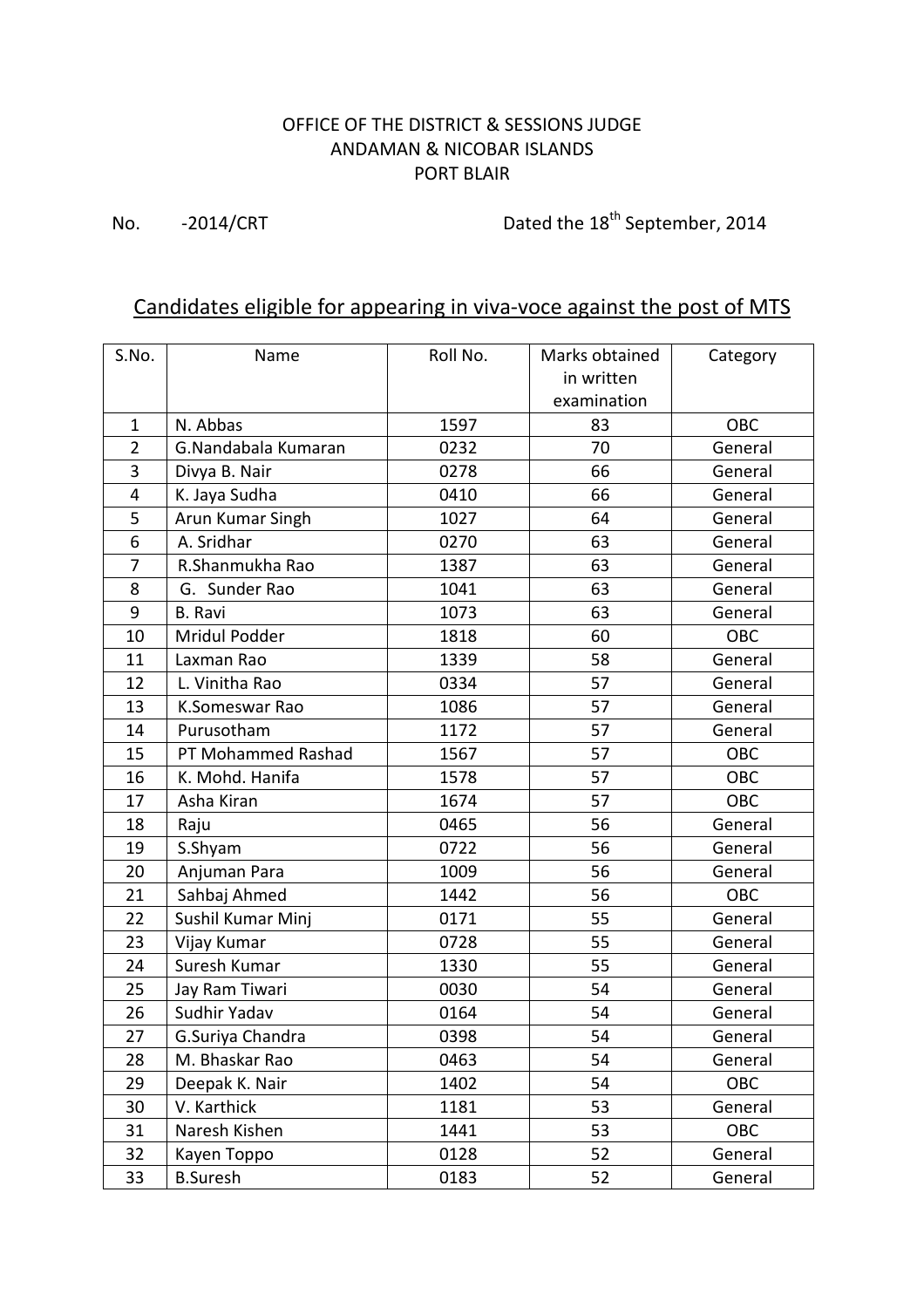| 34 | <b>B.Babu Rao</b>        | 0330 | 52 | General    |
|----|--------------------------|------|----|------------|
| 35 | T.Harish                 | 0665 | 52 | General    |
| 36 | Lakshmi BS               | 0972 | 52 | General    |
| 37 | J. Ramesh                | 1345 | 52 | General    |
| 38 | Raziya Banu              | 1845 | 52 | OBC        |
| 39 | S.Santa Rao              | 0011 | 51 | General    |
| 40 | Shehnaz Khatoon          | 0260 | 51 | General    |
| 41 | S. Laxmi Narayan         | 0351 | 51 | General    |
| 42 | K.Keshwar Rao            | 0454 | 51 | General    |
| 43 | Anis Hussain             | 0470 | 51 | General    |
| 44 | Hazitha TM               | 0709 | 51 | General    |
| 45 | Nirmala                  | 1190 | 51 | General    |
| 46 | Senthil Kumar D          | 1066 | 51 | General    |
| 47 | K. Srinivas              | 1249 | 51 | General    |
| 48 | Jayanti Boguor           | 1305 | 51 | General    |
| 49 | V.Sangeetha              | 1391 | 51 | General    |
| 50 | Adil Mohammed            | 1786 | 51 | <b>OBC</b> |
| 51 | Fulmati                  | 0448 | 50 | General    |
| 52 | <b>CH Saraswati</b>      | 0555 | 50 | General    |
| 53 | T. Eswara Rao            | 0870 | 50 | General    |
| 54 | <b>EP Mohamed Nizar</b>  | 1680 | 50 | OBC        |
| 55 | <b>Mohammed Muthalif</b> | 0057 | 49 | General    |
| 56 | Thota Mohan Rao          | 0654 | 49 | General    |
| 57 | Ephream Sheela Dung      | 0783 | 49 | General    |
|    | Dung                     |      |    |            |
| 58 | Krishna Rao              | 0899 | 49 | General    |
| 59 | Mahesh                   | 1186 | 49 | General    |
| 60 | Panna Das                | 1451 | 49 | OBC        |
| 61 | P.Ganga Raju             | 0554 | 48 | General    |
| 62 | R. Sheger                | 0653 | 48 | General    |
| 63 | Arti Pushpa Kerketta     | 0719 | 48 | General    |
| 64 | <b>Jiban Mallick</b>     | 0771 | 48 | General    |
| 65 | <b>B.Yadagiri</b>        | 1194 | 48 | General    |
| 66 | T. Jagdish               | 1195 | 48 | General    |
| 67 | Tamada Rama Rao          | 1328 | 48 | General    |
| 68 | <b>Abdul Saheeb</b>      | 1565 | 48 | OBC        |
| 69 | Shaker Ahammed           | 1679 | 48 | OBC        |
| 70 | A.K. Mohammed Usman      | 1825 | 48 | OBC        |
| 71 | Gavarayya                | 1340 | 48 | General    |
| 72 | K.Puran Prakash          | 0256 | 47 | General    |
| 73 | Atul Thomas Tigga        | 0552 | 47 | General    |
| 74 | Mukesh Barla             | 0571 | 47 | General    |
| 75 | Anand Xavier Kerketta    | 1189 | 47 | General    |
| 76 |                          |      | 46 | General    |
|    | Tapas Sarnakar           | 0302 |    |            |
| 77 | Pratima Kujur            | 0565 | 46 | General    |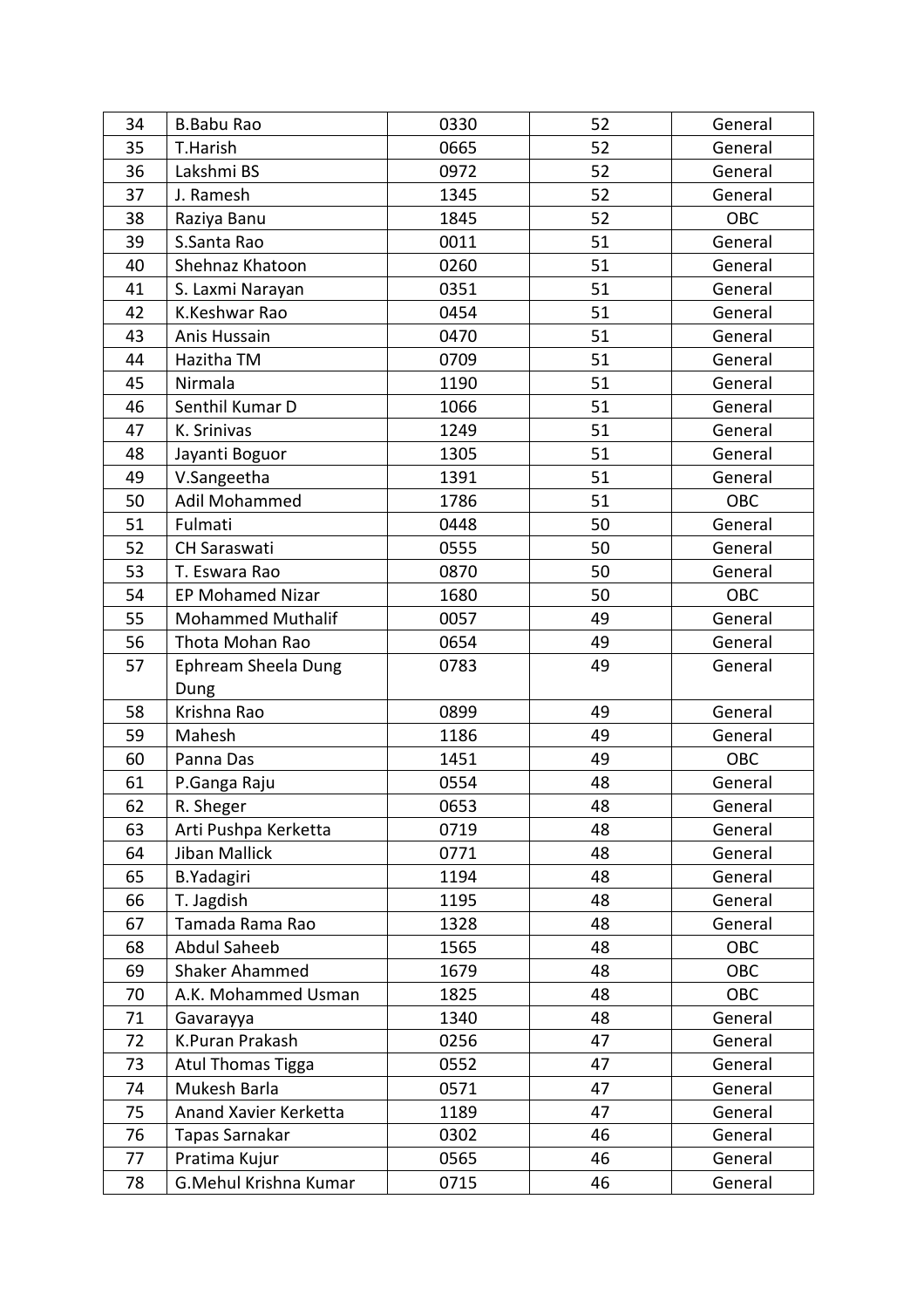| 79  | Rakesh Barwa               | 0726 | 46 | General |
|-----|----------------------------|------|----|---------|
| 80  | T. Raja Nanda Prasad       | 0877 | 46 | General |
| 81  | P. Daneswar                | 1191 | 46 | General |
| 82  | Y. Ravi                    | 0091 | 45 | General |
| 83  | R.Kumar                    | 0126 | 45 | General |
| 84  | D.Naresh                   | 0281 | 45 | General |
| 85  | A.Sasi Kumar               | 0345 | 45 | General |
| 86  | S.Sathyam                  | 0392 | 45 | General |
| 87  | T.Ganapathi                | 0406 | 45 | General |
| 88  | B. Meghanadham             | 0407 | 45 | General |
| 89  | J.Venkateswar Rao          | 0537 | 45 | General |
| 90  | Dhana Naga Laxmi           | 0599 | 45 | General |
| 91  | <b>CH Ravi</b>             | 0751 | 45 | General |
| 92  | S. Prem Kumar              | 0845 | 45 | General |
| 93  | D.Kameshwar Rao            | 0855 | 45 | General |
| 94  | D.Duryodhana               | 0882 | 45 | General |
| 95  | G.Mukeshwaran              | 0904 | 45 | General |
| 96  | Nalma Raju                 | 1013 | 45 | General |
| 97  | A.Balakrishna              | 1173 | 45 | General |
| 98  | <b>Mohammed Sahid</b>      | 1182 | 45 | General |
| 99  | P.Shanmuk Rao              | 1329 | 45 | General |
| 100 | Bobita Sarkar              | 1348 | 45 | General |
| 101 | Sayed Shadab Mohd          | 1564 | 45 | OBC     |
| 102 | Pramindar Singh            | 1599 | 45 | OBC     |
| 103 | Indra Bhushan Mazumder     | 1706 | 45 | OBC     |
| 104 | Sharafat Hussain           | 1800 | 45 | OBC     |
| 105 | J.Joga Rao                 | 0084 | 44 | General |
| 106 | Gopal Chakraborty          | 0881 | 44 | General |
| 107 | Man Rakhan Gwala           | 0890 | 44 | General |
| 108 | Rita Bhagat                | 1132 | 44 | General |
| 109 | K. Sankar Rao              | 1290 | 44 | General |
| 110 |                            |      |    |         |
|     | D. Ram Satyam Appa Rao     | 1397 | 44 | General |
| 111 | Manoharan                  | 1481 | 44 | OBC     |
| 112 | T. Aboobacker Siddique     | 1568 | 44 | OBC     |
| 113 | <b>KV Mohamed Shafique</b> | 1569 | 44 | OBC     |
| 114 | M.Karumali Durai           | 0119 | 43 | General |
| 115 | S. Naresh Kumar            | 0357 | 43 | General |
| 116 | T. Meena Kumari            | 0859 | 43 | General |
| 117 | K.Devender                 | 1327 | 43 | General |
| 118 | Deb Kumar Mondal           | 1604 | 43 | OBC     |
| 119 | Sanjib Kumar Mondal        | 1625 | 43 | OBC     |
| 120 | Amit Kumar Biswas          | 0469 | 42 | General |
| 121 | G.Naresh Kumar             | 0025 | 42 | General |
| 122 | Justin Joseph              | 0292 | 42 | General |
| 123 | Ramesh Babu                | 0462 | 42 | General |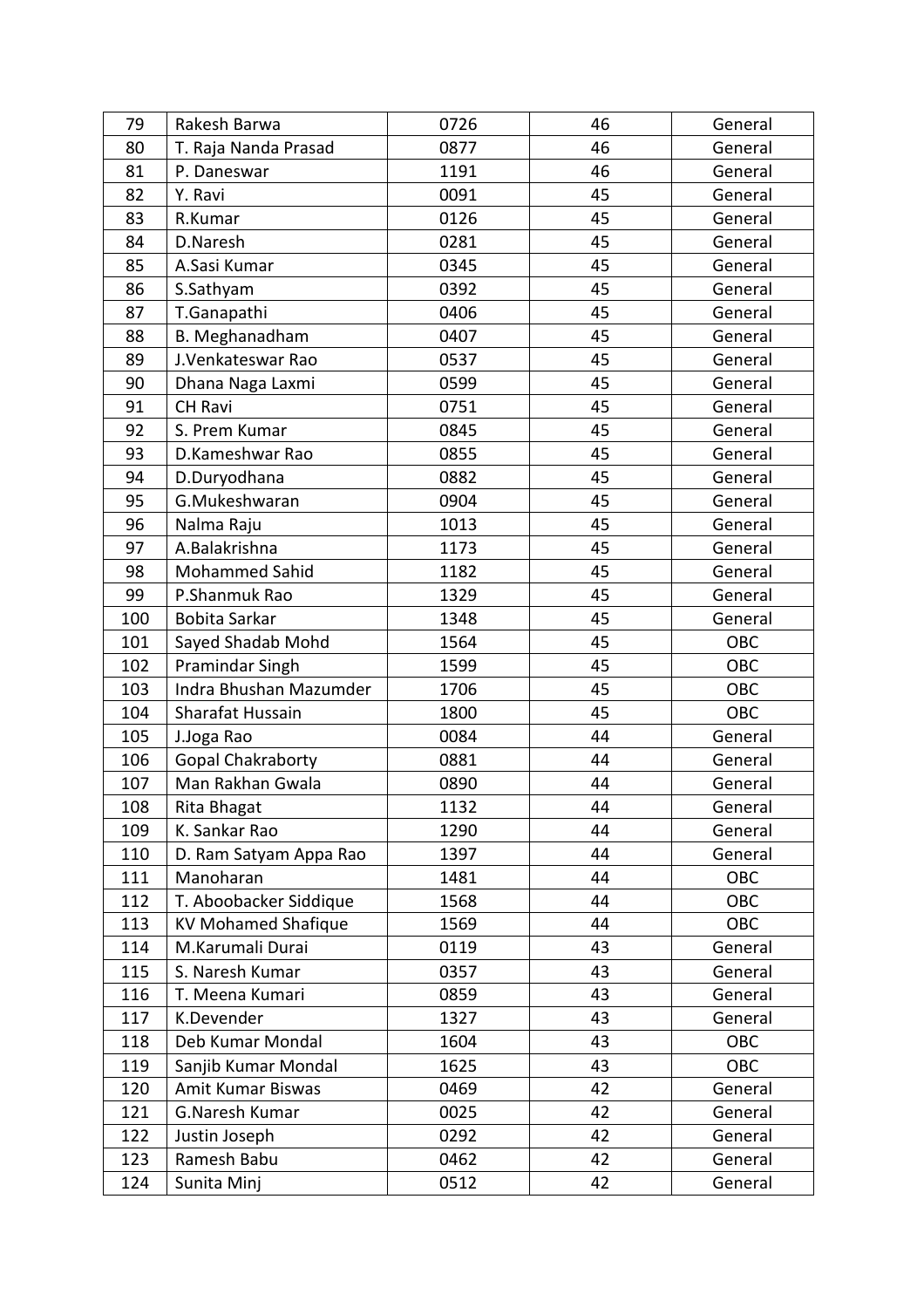| 125 | <b>CH Parwati</b>      | 0567 | 42 | General    |
|-----|------------------------|------|----|------------|
| 126 | E.Balakrishna          | 0660 | 42 | General    |
| 127 | Kiran Kumar            | 0716 | 42 | General    |
| 128 | Alphonsa Dung Dung     | 0790 | 42 | General    |
| 129 | Yadave Rao             | 0808 | 42 | General    |
| 130 | S.Asha Devi            | 1170 | 42 | General    |
| 131 | Shiva Lall             | 1209 | 42 | General    |
| 132 | N.K. Navaneetha Pandi  | 1210 | 42 | General    |
| 133 | T. Naresh              | 1281 | 42 | General    |
| 134 | Meenakshi Biswas       | 1289 | 42 | General    |
| 135 | Sanjeev Putcha         | 1335 | 42 | General    |
| 136 | Pradeep Chakraborty    | 1862 | 42 | OBC        |
| 137 | N. Mohammed Rafique    | 1883 | 42 | OBC        |
| 138 | Bappaditya Biswas      | 1475 | 41 | OBC        |
| 139 | K. Abbdul Sharif       | 1512 | 41 | OBC        |
| 140 | Narottam Mondal        | 1593 | 41 | OBC        |
| 141 | Fathima                | 1620 | 41 | OBC        |
| 142 | Sivapada Roy           | 1644 | 41 | OBC        |
| 143 | Suchitra Malakar       | 1698 | 41 | OBC        |
| 144 | MT Moinudeen           | 1725 | 41 | OBC        |
| 145 | Sansuddeen             | 1491 | 40 | OBC        |
| 146 | Imran Bux              | 1539 | 40 | OBC        |
| 147 | Mithu Mondal           | 1571 | 40 | OBC        |
| 148 | Mohammed Rafique       | 1700 | 40 | OBC        |
| 149 | Mohammed Sajid         | 1785 | 40 | <b>OBC</b> |
| 150 | Chanchal Halder        | 1822 | 40 | OBC        |
| 151 | Saw Lulay              | 1570 | 39 | <b>OBC</b> |
| 152 | Ratan Kumar Gayen      | 1642 | 39 | OBC        |
| 153 | Uday Shasankar Tikadar | 1790 | 39 | OBC        |
| 154 | Shajee                 | 1580 | 39 | <b>OBC</b> |
| 155 | PK Abdul Aziz          | 1851 | 39 | OBC        |
| 156 | K. Mohammed Haneef     | 1750 | 37 | OBC        |
| 157 | <b>Abdul Hamid</b>     | 1471 | 37 | OBC        |
| 158 | Nibir Sarkar           | 1760 | 37 | OBC        |
| 159 | Manas Sarkar           | 1807 | 37 | OBC        |
| 160 | Mrinal Kirtania        | 1516 | 36 | OBC        |
| 161 | Usman                  | 1534 | 36 | OBC        |
| 162 | P. Mohammed Ebrahim    | 1585 | 36 | <b>OBC</b> |
| 163 | M. Abdul Nasir         | 1591 | 36 | OBC        |
| 164 | Mohammed Jamseer       | 1737 | 36 | OBC        |
| 165 | A.Hussain              | 1853 | 36 | OBC        |
| 166 | Roopesh Kumar          | 1901 | 36 | OBC        |
|     | Chowdhury              |      |    |            |
| 167 | Pramela Kumari         | 1957 | 36 | <b>OBC</b> |
| 168 | John Prem Kumar        | 1418 | 34 | OBC        |
| 169 | T.Saheeda Begum        | 1781 | 34 | OBC        |